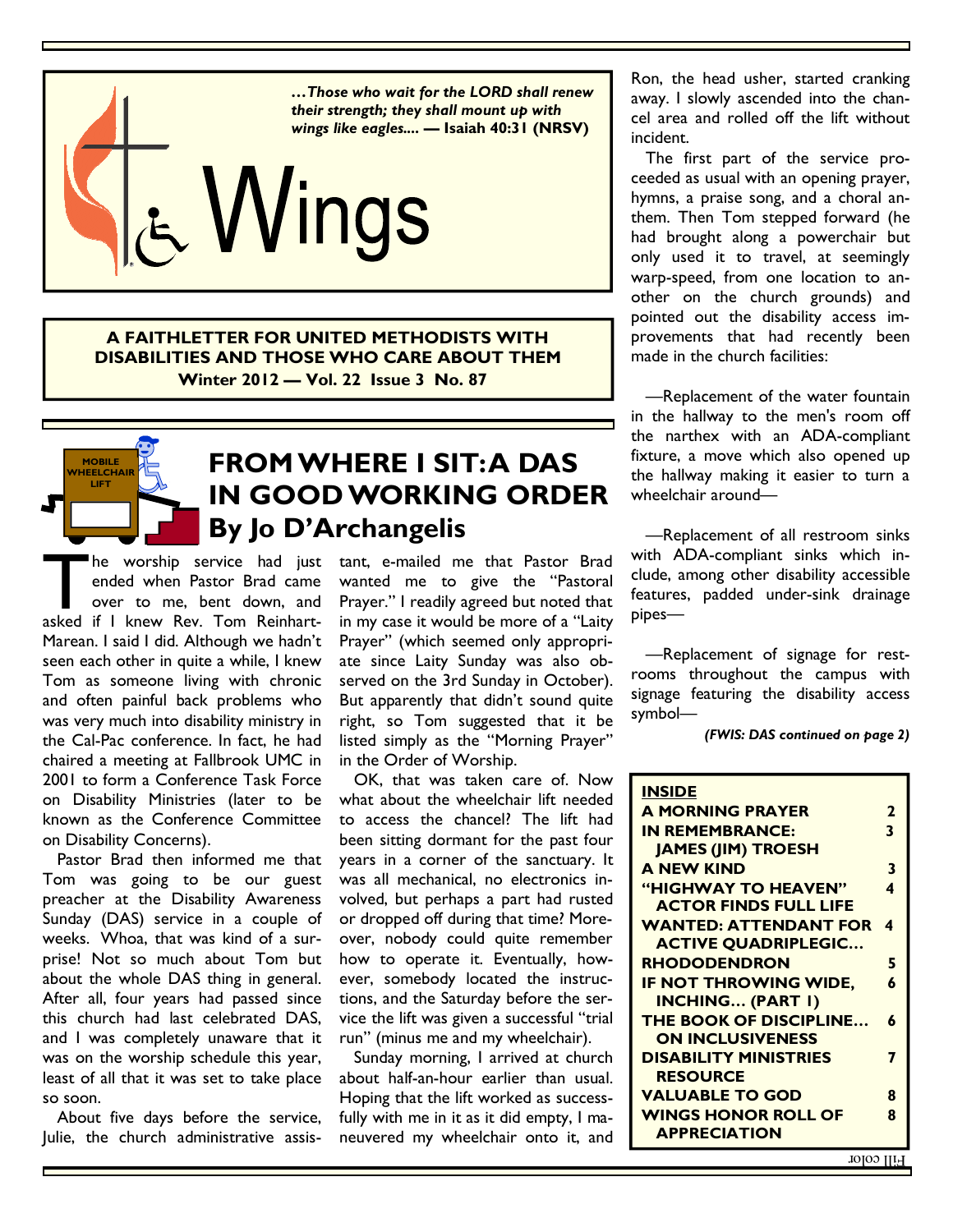### **Wings Winter 2012 Page 2**

 Now it was time for the "Morning Prayer." Dave, the pastoral assistant, sat at my right holding a microphone, and Steve, a church friend, sat at my left holding a piece of paper with the words of the prayer printed on it. Much to my relief, I was able to say the whole thing, including the Lord's Prayer at the end, without running out of either breath or voice. **MOBILE** 

After the scripture about lesus healing the blind man with a paste of dirt and saliva was read, Tom launched into his sermon. A few minutes into it, he suddenly turned to me and asked if I thought people with disabilities should be offended by hymns that included it will not come as a surprise.

words like "walk with Jesus." Caught totally off-guard but trying to sound as unflustered as possible, I responded, "Only if it's taken literally." It wasn't the most well-considered answer in the world, but at least it was an answer and Tom didn't give me a look.

 At the end of the service, I rolled onto the lift and was slowly lowered to the sanctuary floor, again without incident. Thankfully, both the lift and I were in good working order for that Disability Awareness Sunday service.

 Hopefully, everything and everyone will be in good working order at the next Disability Awareness Sunday service observed at Fallbrook United Methodist Church. And, also hopefully,



**A** non-official quarterly newsletter for United Methodists with disabling conditions and all others interested in the issues of disability, accessibility, and the church

#### **FOUNDER/EDITOR COMPUTER LAYOUT/GRAPHIC DESIGN**  Jo D'Archangelis

**CONTACT** Send all correspondence—including feedback, original writings, items from other sources, and changes of address—to Jo D'Archangelis, Editor; mailing address: 592 Ammunition Road, Apt. 1, Fallbrook, CA 92028-3191; phone/fax: 760-723-2668 (please call before faxing); e-mail: jdarchangelis@roadrunner.com.

**E-WINGS** Two electronic versions of *Wings* are available: 1. A full newsletterformatted version with color graphics in PDF format, and 2. A partially-formatted text-only version without graphics in Microsoft Word Document format (screen readers seem to work best with the Word Document version). Attached files in PDF format can be opened with Adobe 6.0 or higher software which is easily downloaded from Adobe.com at no charge.

**WINGS ON THE WEB** Selected back issues of *Wings* in PDF format and Word Document format plus information about the newsletter and its founder/editor may be found at the United Methodist Association Of Ministers With Disabilities (UMAMD) website, www.umdisabledministers.org. Click on the *Wings* banner near the bottom of the home page.

**DONATIONS** *Wings* is an all-volunteer undertaking, but financial assistance is needed for printing and mailing costs as well as for the purchase and maintenance of the computer equipment used by the editor. Most of our funding comes from reader donations. There are no subscription fees. If you think *Wings* is worth it, please make out a check or money order payable to "Fallbrook United Methodist Church" (or "FUMC"), mark it "Wings," and mail it to Fallbrook United Methodist Church; church address: 1844 Winterhaven Road, Fallbrook, CA 92028; phone: 760-728-1472; fax: 760-728-7433; e-mail: FUMC1887@sbcglobal.net.

| <b>Basic Angel</b>   | $$5-514$       | <b>Major Angel</b> | $$15-524$ |
|----------------------|----------------|--------------------|-----------|
| <b>Super Angel</b>   | $$25-549$      | Mega Angel         | \$50-\$99 |
| <b>Awesome Angel</b> | $$100$ or more |                    |           |



### **A MORNING PRAYER**

Gracious and merciful Father, Mother, Creator—

We come here this morning in our weakness, brokenness, and imperfection—knowing that we have failed

 to hear those crying out for help,

 to see those whom we choose to ignore, to speak out against injustice, to understand what is really important in life, to move forward in your will

for us.

We come here this morning, each of us with our own share of pain and loss,

> disappointment and helplessness—hemmed in by barriers and obstructions over which, it seems, we have little control.

But we also come this morning in gratitude and in faithful expectation—knowing that your love and forgiveness, grace and strength, are abundantly available to each of us and that in you all things ultimately work together for good.

Whatever our physical, mental, emotional, or spiritual condition—help each of us to look beyond differences and recognize the humanity in all of your children;

 to hear your "still, small voice" comforting and guiding us; to speak words of

*(MORNING continued on page 3)*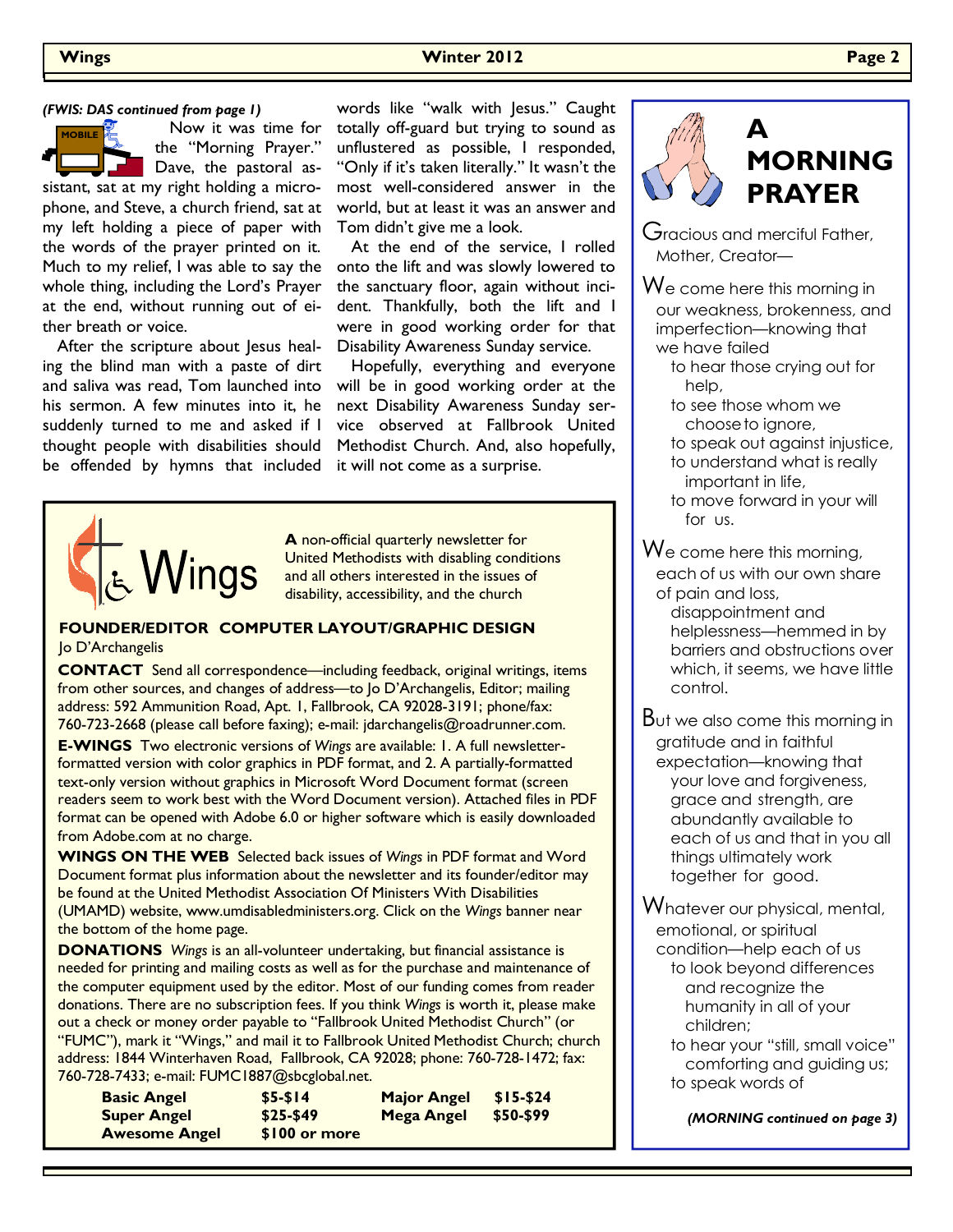

- reconciliation and peace and to affirm them with our actions;
- to comprehend that which is true, right, and good;
- to break down barriers and remove obstructions so that we might move toward a fuller, more loving relationship with you and with others.

We ask your blessing upon all of us here this morning—and upon this church that it might grow in its mission and ministry to all your children.

We also ask your blessing upon all those who cannot be here this morning:

 those incapacitated by illness or injury and confined to hospital beds, nursing homes, or their own homes—that they might find the help and healing they need; those who work and serve as caregivers, for in serving

 others they serve your Son; those in the military who have been wounded in body, mind, and spirit that they might get the care, support, and rehabilitation they deserve.

We pray this in the name of Jesus Christ, in whom we all find our true healing and wholeness—

Amen.

– J. D. –

**Adapted from a prayer given on Disability Awareness Sunday at the Fallbrook (Calif.) United Methodist Church on October 16, 2011.** 



## *(MORNING continued from p. 2)* **IN REMEMBRANCE: JAMES (JIM) TROESH By Jo D'Archangelis**

ave Troesh's e-mail came to<br>
me from out of the blue of cy-<br>
berspace. In it, he said he had<br>
found a copy of *Wings* in his brother me from out of the blue of cyberspace. In it, he said he had Jim's apartment on the day of his memorial service. At first, he was just going to ask that his brother's name be removed from the *Wings* mailing list but then decided to attach a couple of obituaries, effectively bringing me upto-date on the life and legacy of this actor/writer/director/producer who also happened to be quadriplegic.

 My only real contact with Jim Troesh had been in the spring of 1996 when he graciously consented to do a telephone interview for a *Wings* article. At that time, he was a member of St. Matthew's United Methodist Church in Hacienda Heights, Calif., and was known for his recurring role as Scotty in the 80's television series, *Highway To Heaven*. *[See reprinted article on p. 4.]*

 Although work was sporadic over the next several years, Troesh managed to act in and/or co-write television programs (*Airwolf*, *Boston Legal*) and movies (*Color Of The Cross*, *Notes From The Underground*). His latest project was an unsold TV pilot, *The Hollywood Quad*, a wryly comedic look at his own experiences as an actor in a wheelchair which he produced, directed, wrote, and co-starred in with actor Brian Cranston.

 Troesh was the only quadriplegic to belong to both the Writers Guild of America West and the Screen Actors Guild and was an active member of the

Writers With Disabilities Committee of the WGAW. He also served on the Performers Executive Committee of the Academy of Television Arts and Sciences and was former National Chairman of AFTRA's Performers with Disabilities Committee and former president of the Media Access Office. As his brother Dave put it, "[Jim] raised awareness and opened a lot of doors for handicapped folks in a number of different industries."

 About 10 years ago, Troesh moved to North Hollywood, next door to the Academy Awards Theater. Because of insurance problems, his care-assistants weren't allowed to drive his van, so he used his powerchair to go from place to place in his neighborhood as much as possible. For longer distances, he relied on the notoriously undependable Accessible Transit Service.

 The Avery Schreiber Theater was also in close proximity, and there Troesh became involved in improvisational theater, most notably performing with "The Moving Targets," a political satire/sketch comedy/improv troupe that he also co-produced and wrote for. In addition, he co-founded "Improv For Kids," a not-for-profit organization, and taught classes at the theater.

 Dave reported that his brother "always liked" St. Matthews UMC in Hacienda Heights but that "the challenges of getting back and forth after he had to give up his van were more than he could deal with." Dave added that *(REMEMBRANCE continued on page 4)* 

### **A NEW KIND**

Y ou don't think your way into a new kind of living. You live your way into a new kind of thinking.

**— Henri J. M. Nouwen —**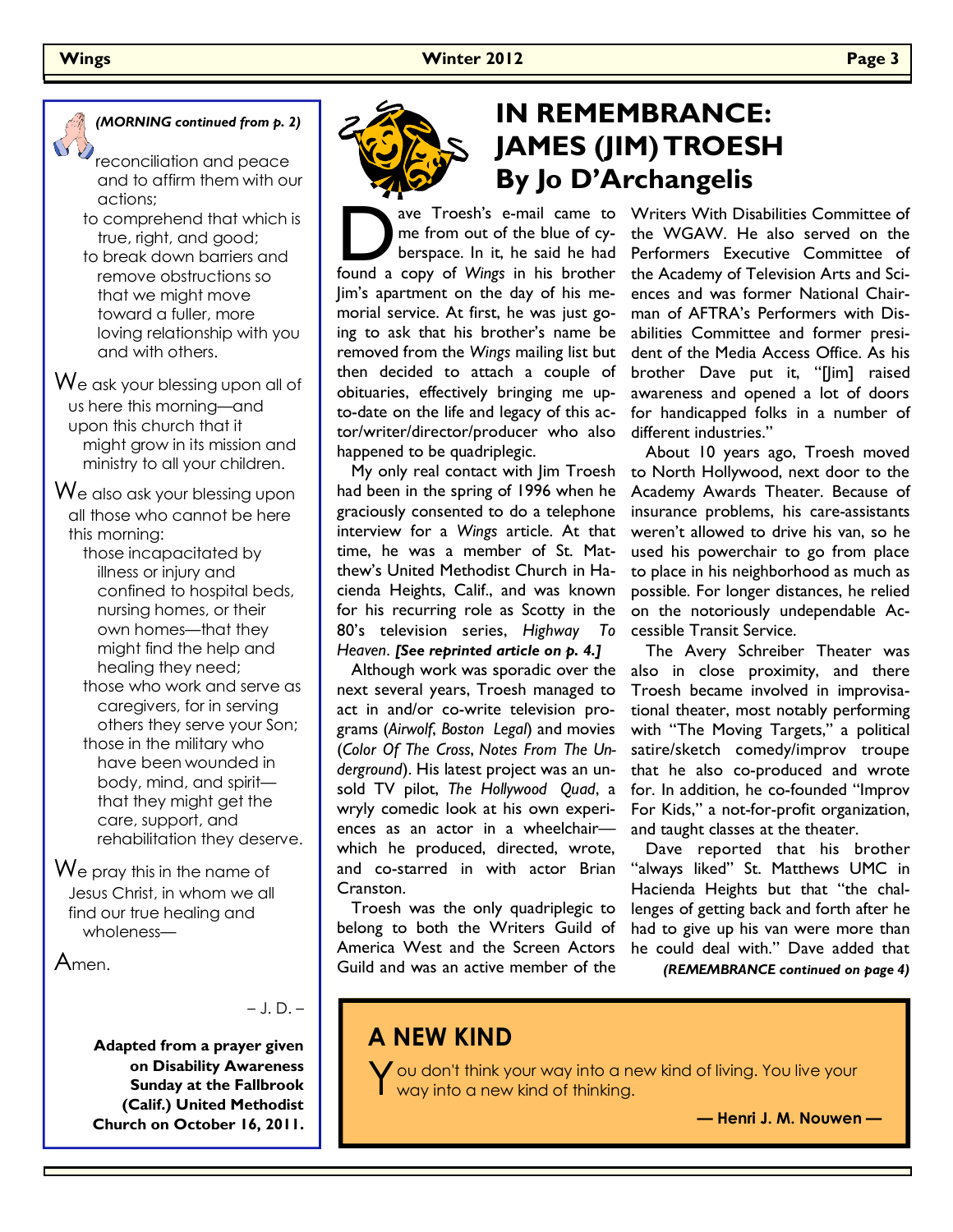#### *(REMEMBRANCE continued from page 3)*



Troesh occasionally visited a non-denominational church which was in rolling distance of his North Hollywood apart-

ment. Troesh was only 54 years of age when he died of respiratory failure on October 6, 2011. His memorial service was held on October 21 at the Avery Schreiber Theater—outside. "He asked for an outdoor service where people could just stand around and happily celebrate his escape from his earthly body," Dave recalled. "That is exactly what we did. It was different from any memorial service any of us had ever attended, but it was all Jim."



# **(A WINGS ENCORE) "HIGHWAY TO HEAVEN" ACTOR FINDS ROAD TO FULL LIFE By Jo D'Archangelis**

ames Troesh has achieved a few firsts in his life. He was the first quadriplegic actor to join the Screen Actors Guild; he was the first disabled actor to play a romantic lead in a television program *(Highway to Heaven*); and he believes he was the first quadriplegic to skydive, in 1989.

 Troesh did the skydiving tandem style with his instructor on his back. Afterward, he decided to make his first jump

### **(A WINGS ENCORE) WANTED: ATTENDANT FOR ACTIVE QUADRIPLEGIC MAN By James Troesh**

My friends, my enemies, my confidantes, my critics, my painfully obvious, invisible associates. Always dependent, but somehow above it all, and them eternally making a day in my life into a day at their office. They know all my secrets, my personal affairs- a constant struggling for privacy, my thoughts their only mystery. Resentment cloaked in humor, orders masked as offhanded requests, wishing all the while that they would see behind the veil. Precious things become meaningless as they treat them without regard. A memorable picture,

 a childhood sculpture, a pet become little more than clutter. Every point is disputed, every action must be justified. I tremble with fury but fold, as always, to avoid confrontation. Accommodating and compromising until self disappears, an actor in an endless play, ever-ready to resume my daily performance. Days of forged laughter, nights of scorn, endless fretting, forever saying, someday it will be different, someday I'll take charge. Memory fades them one into the next as the years pass, leaving nothing but faceless, nameless hands....

**Reprinted from Summer 1996 issue of** *Wings***.** 

his last. As he explained in a telephone interview from his home, "I proved to myself I could do it, but I found out I might get pretty banged up too. It just wasn't worth the risk to try again."

 In other areas, Troesh has not let the possibility of getting "banged up" deter him from going where few disabled people have gone before. Born and raised in Whittier, Calif., he was disabled at the age of fourteen when he climbed up on a tower to install a television antenna. Somehow a spark from an adjacent electric cable touched the antenna, and between 20- and 40,000 volts ripped through his body.

 "I don't know if it was from the shock or the fall, but I woke up paralyzed from the neck down," he says. He underwent rehabilitation at Rancho Los Amigos Medical Center in Downey, Calif., for 11 months. A C4-5, he learned to operate the controls of a powerchair using chin movements. He can also move his shoulders and breathe on his own.

 Some years later, Troesh entered Rio Hondo College in Whittier to study journalism and found himself deejaying on a local radio station. In 1980, to perfect his radio and journalistic skills, he took acting classes at PATH, the Performing Arts Theater of the Handicapped, then located in Los Angeles. The acting bug bit him deeply. "I gave up everything to focus on acting and writing," he says.

 He made his acting debut a year later in a theatrical production of *The Caine Mutiny Court Martial*. In 1983 he got his first speaking part on television in the short-lived series, *AfterMASH.* Small roles in other series followed, plus some commercials. But he credits the

*(HIGHWAY continued on page 5)*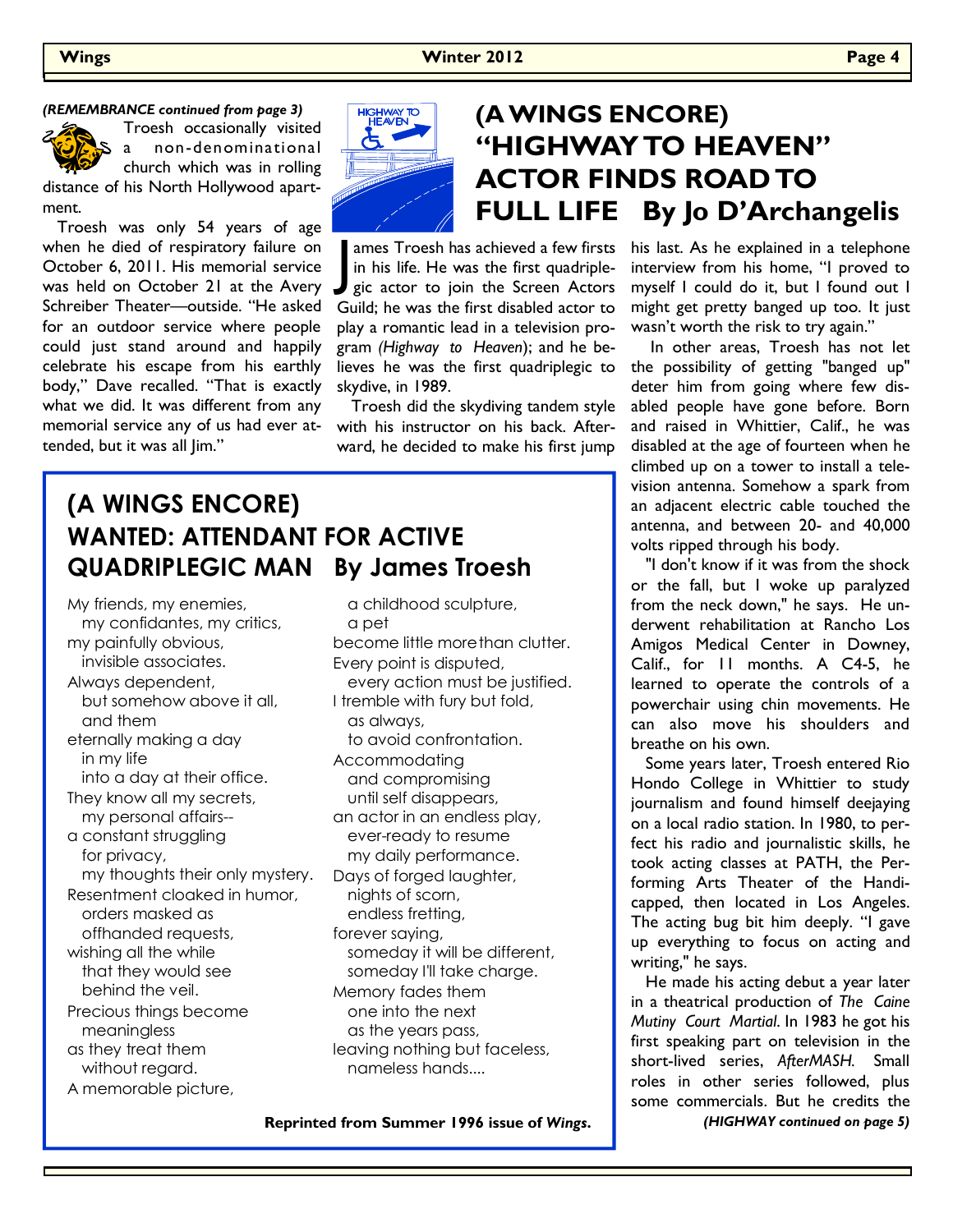real breakthrough in his career to the late Michael California State Legislature. Landon, actor-writerand *Highway to Heaven.* 

 Troesh recalls, "In 1984 Michael was holding auditions for someone to play a person in a wheelchair in an episode of *Highway to Heaven,* and he picked me out of all of those who showed up, disabled and non-disabled." Landon was so impressed by the first episode Troesh appeared in, he later wrote a twoparter especially for him. Troesh played the recurring role of "Scotty" in several episodes during the six years *Highway to Heaven* was on the air. He even cowrote the episode, "A Match Made in Heaven," with Landon, based on his own idea.

 In the late 80's acting jobs became scarce, so Troesh concentrated on his writing. He has published several poems and short stories and has written newspaper articles. His play, *Another Pleasant Evening*, was presented in Los Angeles and won a disabled playwrights award. He has screenplays in development and hopes to find a publisher for his autobiography, *Dare To Dream*.

 Has his disability kept him from getting more acting jobs? "No," he says, "There are about 17,000 actors looking for work and a minimum number of roles available. It's lucky for anyone to find a job acting, disabled or nondisabled. I'm not bitter at all."

 Luck was with him recently, however. The producers of an independent film, *Notes From The Underground*, were looking specifically for a disabled actor to fill a minor role that didn't even require a disability. Troesh auditioned and got the part. "The film should be released in about six months," he says.

 Now living in Rowland Heights, Calif., Troesh keeps body and soul together working fulltime in Advocate Services for the regional Independent Living Center. His job entails community outreach, speaking to senior citizen groups, promoting ILC services, writing the

*(HIGHWAY continued from page 4)* Center newsletter, and advocating for disability issues with members of the

producer of *Little House on the Prairie*  been a member of St. Matthew's United For the past four years, Troesh has Methodist Church in Hacienda Heights where he lived until recently. Although not raised a Methodist, he says he was drawn to Methodism because he found more freedom "to do my own thing. They don't beat you over the head with the sin thing or the money thing."

> Even though no longer living in Hacienda Heights, he still attends St. Matthew's. He likes the church's comfortable, family-oriented atmosphere and

generally finds it accessible. When he sang in the choir (something he doesn't have the time to do now with the demands of his job and his daily maintenance routine), the church provided a temporary ramp to the choir loft for him. "But there is no wheelchair accessibility to the altar," Troesh notes. "So I couldn't get married there if I wanted to."

 It seems that a highway to heaven is one thing; a way to the altar another.

> **Reprinted from Summer 1996 issue of** *Wings* **under title**  *"'Highway To Heaven'" Actor Finds Full Life Here On Earth."*

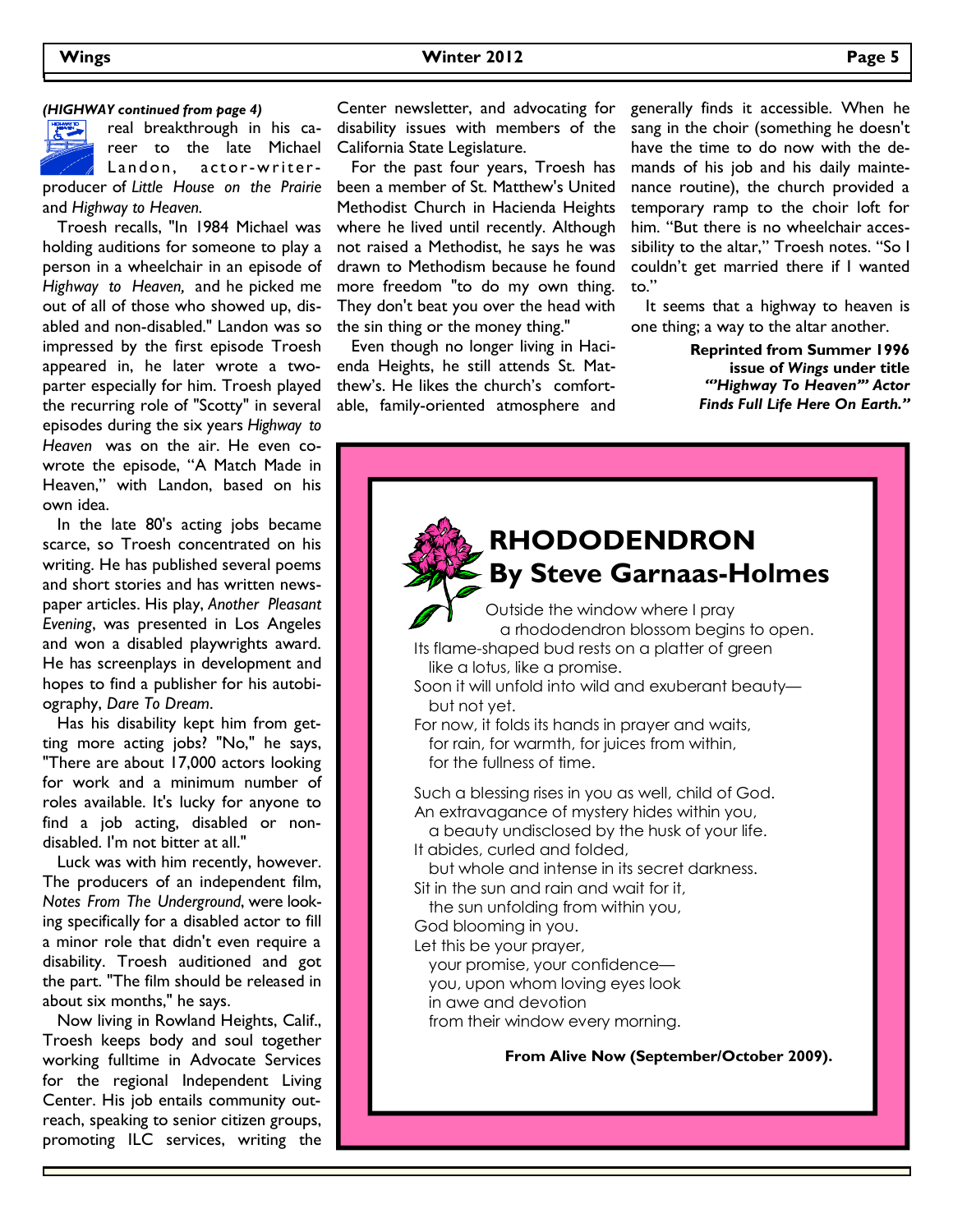

### **IF NOT THROWING WIDE, INCHING OPEN DOORS (PART 1) By Kenneth Briggs**

Solution and in educating students to minister to welcoming places for persons with persons with special needs.<br>
a physical or developmental dis-<br>
a physical or developmental dis-<br>
a physical or developmental dis-<br>
at Prin welcoming places for persons with a physical or developmental disability, and this raises interesting planning issues for board members and other leaders in theological education.

 Twenty percent of the population of the United States and Canada—one of every five persons, crossing race, social, economic, gender, and age categories faces the challenge of a physical or developmental disability. Despite the numbers, seminary communities lag in giving attention to the educational and spiritual needs of persons with disabilities

persons with special needs.

 Jeremy Funk was a whiz as a student at Princeton Theological Seminary. He excelled in linguistics and otherwise sailed through the course load like a schooner in a brisk wind. But his seminary transcript tells only part of the story.

 Funk arrived at Princeton Theological Seminary with cerebral palsy and a hearing loss, a combination that required much ingenuity and aid from members of the campus community. He was provided with note takers to allow

### **THE BOOK OF DISCIPLINE OF THE UNITED METHODIST CHURCH**

### **On Inclusiveness**

We recognize that God made all creation and saw that it was good. As a diverse people of God who bring special gifts and evidences of God's grace and to the unity of the Church and t society, we are called to be faithful t good. As a diverse people of God who bring special gifts and evidences of God's grace and to the unity of the Church and to persons.

 Inclusiveness means openness, acceptance, and support that enables all persons to participate in the life of the Church, the community, and the world; therefore, inclusiveness denies every semblance of discrimination. The services of worship of every local church of The United Methodist Church shall be open to all persons.

 The mark of an inclusive society is one in which all persons are open, welcoming, fully accepting, and supporting of all other persons, enabling them to participate fully in the life of the church, the community, and the world. A further mark of inclusive is the setting of church activities in facilities accessible to persons with disabilities.

 In The United Methodist Church inclusiveness means the freedom for the total involvement of all persons will meet the requirements of The United Methodist Book Of Discipline in the membership and leadership of the Church at any level and in every place. In the spirit of will this declaration, United Methodist seminaries will make all efforts to meet Americans With Disabilities (ADA) accessibility standards by the year 2011. Exemptions for historical or existing buildings are not allowed under this requirement.

**From the 2008 BDUMC, part III, section VI, paragraph 139.** 

him to keep up with classes he couldn't hear. Professors gave him extra time to finish exams. A friend was hired to take him to places whose locations he couldn't recall. And when it came time for his fieldwork assignment, he was handed keys to a specially equipped car, the gift of an anonymous donor.

 Advocates for persons with disabilities wish there were more examples like Funk's. To that end, they pursue goals of accessibility, theology, and attitude to help insure that future generations of ministerial candidates will have more of the kind of opportunities afforded to the Princeton Seminary student.

 With varying degrees of effort and money, seminaries have begun opening their doors to candidates for the ministry who have disabilities. No tally of these students is available, but the number is widely believed to have inched up in the last decade. As disability awareness has slowly dawned, the list of human conditions fitting this definition has grown and been argued over. Impairments resulting from disease, accident, or birth are generally accepted without question, but discussion has arisen over some of the newer categories of learning difficulties such as dyslexia and attention deficit disorder (ADD) and over a range of psychological diagnoses such as chronic depression.

 According to official estimates, about 20 percent of persons in the United States and Canada live with some level of disability. By comparison, only three to five percent of church attendees fit that description, according to Robert Anderson, president of the Center for Religion and Disability in Birmingham, Alabama. To Anderson and others who study the subject, the low percentage of Christians with disabilities in the pews indicates that sanctuaries are much less hospitable than they ought to be.

 And that is the driving force motivating a cluster of advocates, none with *(THROWING continued on page 7)*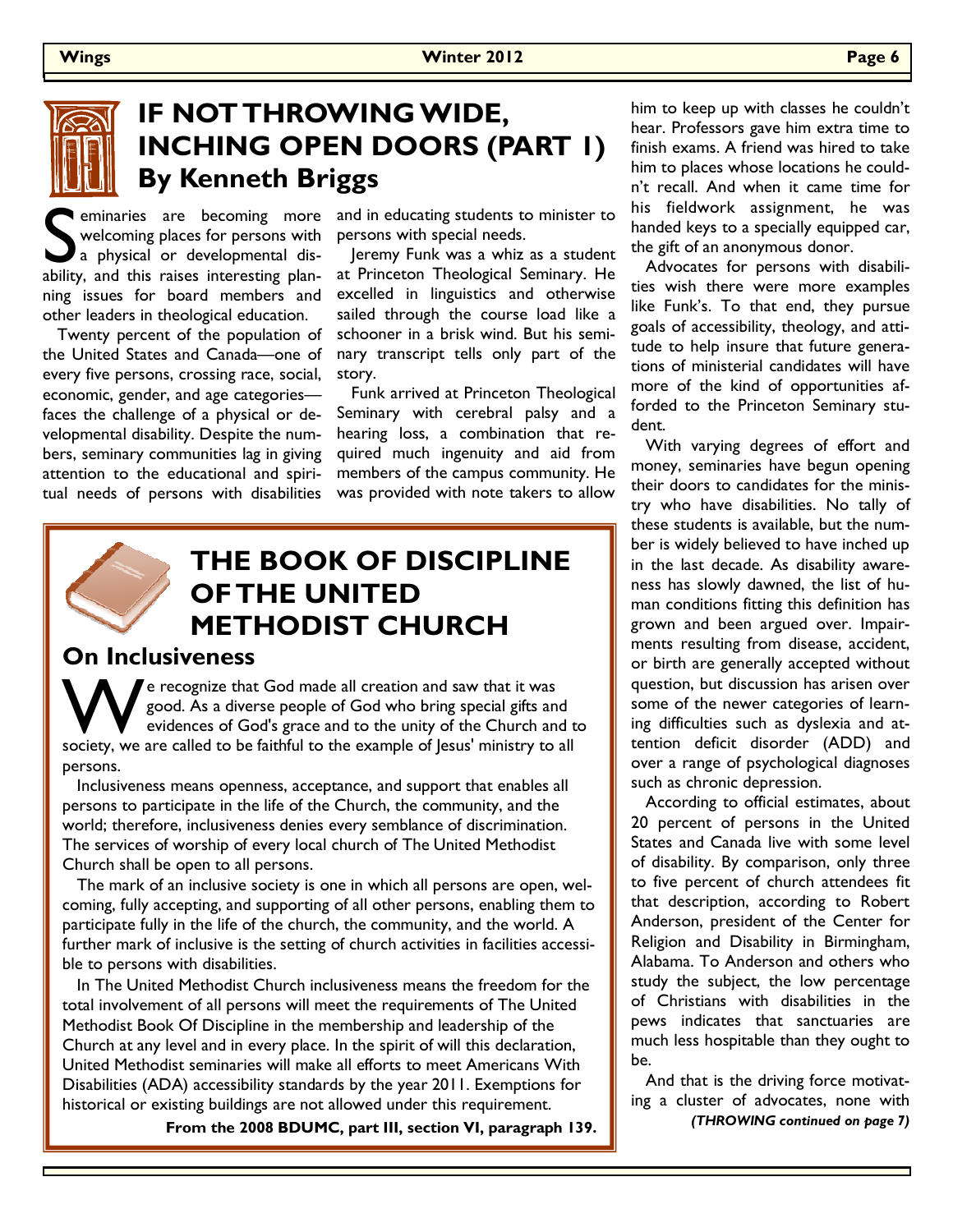more effectiveness or spirit than Ginny Thornburgh, the director **Will** of the Religion and Disability Program of the National Organization on Disability.\* Thornburgh, a trustee of Princeton Seminary, is virtually a onewoman band, staging conferences on the subject, promoting the cause among seminary leaders, and offering encouragement to those in the fledgling field. Among her primary goals, if she finds the funding, is to build a network among seminaries to share information and ideas. When asked if there is a "movement" toward raising the issue, she paused, chuckled, and said calmly, "You are speaking to the movement."

 On individual campuses, of course, much has happened. The school Thornburgh serves, Princeton, for example, spent \$10,000 in 1997 for a survey to find out what it needed in order to satisfy requirements of the Americans with Disabilities Act. From there, the school launched a project that, among other things, has renovated the 1873 chapel (\$125,000), installed special signs (\$25,000), built a ramp to the president's house, added TTY-TTD phones for the hard of hearing, and provided a specially equipped bathroom in the student center. Each year the seminary sets aside \$25,000 for new improvements.

 Princeton's priorities fit a pattern. The immediate challenge for schools is usually architectural: installing, where needed, ramps and elevators, renovating classrooms to allow wheelchairs, and providing resources to respond to the special needs of students who are blind and deaf, to mention just a few. Some of these adjustments require a level of investment that hard-pressed seminaries find burdensome. But while finances are certainly a valid concern, in the words of one seminary dean,

\*Thornburgh is currently Director of the Interfaith Initiative program of the American Association of People with Disabilities (www.aapd.com), phone: 202-521-4311, email: gthornburgh@aapd.com.

participant from Lancaster Theological Seminary at a recent conference on theological education and disability noted, it is possible for a seminary community to make "reasonable accommodations" (the standard phrase in the field) without "breaking the bank."

 A United Church of Christ study carried out by Dr. Laura-Jean Gilbert in 2000 tested some of the basic assumptions about disability within the seven seminaries directly related to the denomination and seven with historic ties to the UCC (eleven of the fourteen schools participated in the study). Administrators graded their schools on disability-related issues and faculty members were invited to answer questionnaires. Only one or two of the campuses were rated "totally" accessible to persons in wheelchairs; the rest

(THROWING continued from page 6) money can be used "as an excuse." As a were clumped in the "mostly" or "somewhat" categories.

> The age of the school did not make it any more or less likely to have pursued accessibility. Nor, surprisingly perhaps, did a school's yearly budget. And as for the schools' recruitment materials, they contained little information and even fewer pictures that might be regarded as welcoming to persons with disabilities. Accessibility was nearly the sole concern of the seminaries in Gilbert's study, with limited efforts to include disability studies in seminary courses or to deal with negative attitudes toward persons who are disabled.

**(Part 2 will appear in the Spring 2012 issue of** *Wings***)** 

**From** *In Trust***, the magazine of the Association Of Boards In Theological Education (New Year 2005).** 

### **DISABILITY MINISTRIES RESOURCE**



*Including People with Disabilities in Faith Communities: A Guide for Service Providers, Families, and Congregations* **By Erik W. Carter, Ph.D. (Brookes Publishing Co.: 2007)** 

congregational community is an ideal place to share and strengthen faith, form lasting relationships, and develop special gifts and talents.<br>Too often, though, people with developmental and other disabilities lack the supp faith, form lasting relationships, and develop special gifts and talents. Too often, though, people with developmental and other disabilities their choice. With this innovative guide, congregations will get the realistic how-to strategies they need to become places of welcome for people with a wide range of disabilities. Bringing his ideas to life with anecdotes, thoughtprovoking quotes from experts and community members, and examples of successful strategies, Erik Carter helps readers:

- ♦ reflect on how inclusive their congregation is—and could be
- break down attitudinal, architectural, and programmatic barriers to inclusion
- develop meaningful religious education programs and other inclusive activities
- discover and support the spiritual preferences and needs of people with disabilities
- plan, fund, and implement bold community-wide inclusion efforts
- pursue inclusion beyond congregational activities, responding to people's needs for social relationships, leisure activities, employment, and transportation

 **US \$24.95, Stock Number: AF-67434, 264 pp., 6x9 paperback, ISBN: 978-1-55766-743-4. See www.brookespublishing.com for more info. Abridged and adapted from disc e-mail list (April 2007).**